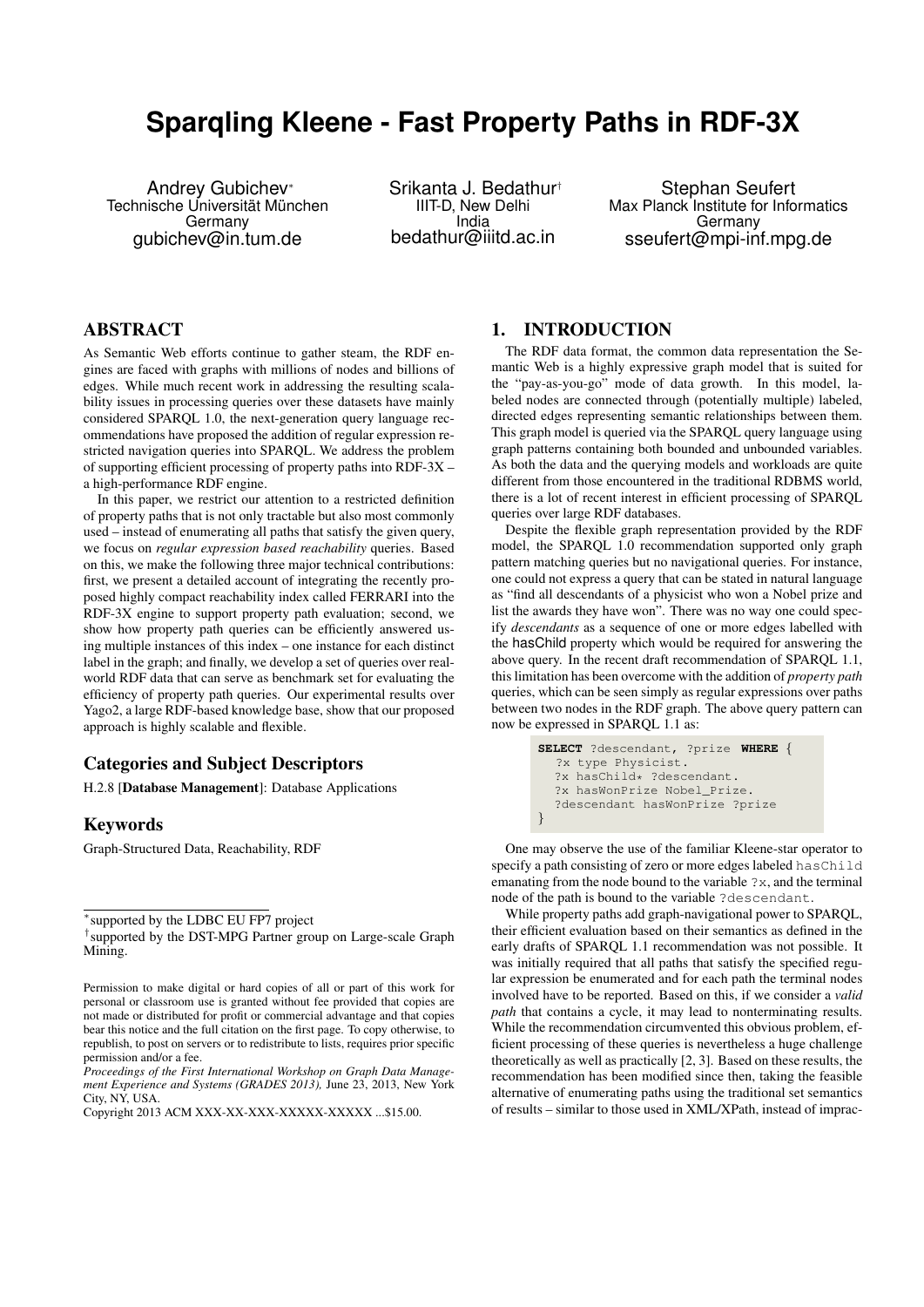tical bag semantics. The queries with the simplified semantics can be evaluated easily using a fast path computation technique such as the join-based shortest path processing [4].

However, in most practical uses of property paths it is sufficient to answer the *reachability* version of the query – since the variable bindings are allowed only on the path end points. Reachability queries can be answered very efficiently using the recently proposed compact in-memory FERRARI index structure [8]. We use multiple instances of the FERRARI index – one for each subgraph induced by an edge label in the graph – and implement a physical operator to evaluate the reachability variant of property paths using corresponding index instances.

Since the property paths have been added to the standard very recently, there is currently no SPARQL benchmark that fully tests the navigational capabilities of RDF systems. In this paper we identify the aspects of the system design (primarily the query optimizer's design) that are crucial for efficient support of SPARQL path queries. Informally, these are the things that systems needs to get right in order to process complex SPARQL queries over large RDF graphs. We believe that identifying such points will help formulating a comprehensive benchmark for this new SPARQL standard.

The rest of the paper is organized as follows. We start with describing the syntax and semantics of reachability queries in SPARQL 1.1 in Section 2.1 and then briefly overview the system architecture in Section 2.2. Section 2.3 presents the underlying FERRARI index structure for reachability queries. In Section 2.4 we describe our main contribution, the reachability query processing in RDF-3X, which is based on query optimization and runtime processing techniques for reachability queries. In Section 3 we study the query optimization problems that have to be reflected in benchmarks for path queries and give experimental comparison of regular path query processing in RDF-3X and Virtuoso.

## 2. PATH QUERY PROCESSING

## 2.1 Syntax & Semantics

The simpliest SPARQL query with a regular path expression has the form SELECT ?s ?o WHERE {?s path ?o} and retrieves the nodes ?s and ?o connected via the path that matches a regular expression path (as usual in SPARQL, the names of variables are started with ?). In this paper we consider regular expressions over constant predicates with disjunction (denoted by '|'), path concatenation ('/') and Kleene star ('\*') (corresponding to zero or more occurences of a predicate) and its variant '+' (one or more occurences). The expression specifies a sequence of predicates along the path from ?s to ?o in the RDF graph. We call a triple pattern (?s, path, ?o) with regular path expression a *regular path pattern*.

As an example, Query 1 retrieves the entities that can be reached from Berlin by the path consisting of zero or more predicates isLocatedIn and then gets the types of these entities. In other words, it looks up the geographical hierarchy of Berlin (Berlin, Germany, Europe, Earth) and returns the types of the corresponding objects (i.e., state, a member of EU, a continent, a planet etc)

```
SELECT * WHERE {
 Berlin isLocatedIn*/type ?type
}
```
#### Figure 1: Path Query Example

The early version of the W3C SPARQL standard allowed ask-

ing how many paths between two nodes matching the given regular expression exist. However, the part of the W3C standard defining counting property paths was demonstrated to be computationally intractable. It has been shown [2, 6] that the problem lies in using bag semantics for path queries, that is, in counting all the different paths that can reach a given node via a specified sequence of predicates. Counting paths leads to returning multiple copies of the same node if it is reachable by several distinct paths. This results in a double exponential lower bound on the result set size of a single query even for very small graphs and simple regular expressions like predicate\*, rendering the original W3C semantics infeasible. It is also known [2] that even restricting ourselves to simple paths (without repeating nodes) does not make counting easier, neither the acyclicity of the underlying graph.

For these reasons, the current W3C standard suggests (and our system supports) an intuitive existential semantics that merely checks if there exists a specified path between two nodes, without counting the number of such paths. In other words, we treat the regular path pattern (?s, path, ?o) as a *reachability query* that returns all pairs of nodes reachable by the given path. Naturally, ?s and ?o may appear in other triple patterns as well, thus restricting us to subjects with specific properties that can reach objects with other properties (of course, these properties can be expressed with arbitrary complex SPARQL subqueries)

#### 2.2 System Architecture

We assume our system is a triple store, i. e. all triples are stored in one giant table with Subject (S), Predicate (P), and Object (O) as columns. Additionally, each subject, predicate, and object string is mapped to an integer id and stored in global dictionary. Some permutations of S, P and O (say, POS and OPS) are indexed using separate  $B^+$ -trees, and merge and hash joins operate directly on these indexes. In this work, we build upon the RDF-3X system that indexes all six permutations, similar extensions could be provided for a triple store applying a less aggressive indexing scheme. Finally, the query execution plan is picked by a cost-based optimizer. Again, we extend an existing RDF-3X dynamic programming approach, but our findings apply to all cost-based query engines.

In order to support the reachability queries in a triple store, we add the capability to check whether two nodes are connected (this is done by a special reachability index), as well as describe the query optimization and selectivity estimation methods for such queries. Finally, we describe the runtime technique to speed up the plan execution.

#### 2.3 Physical Operator

The physical operator we employ for answering reachability queries is based on the recently proposed FERRARI index structure [8]. In this section, we describe this index structure together with the necessary graph-theoretical background and briefly review related.

#### *2.3.1 Graph Reachability*

The problem of reachability in graphs, or – more precisely – quickly processing reachability queries of the form  $(G, u, v)$ , where  $G$  denotes a directed graph and  $u, v$  a pair of vertices, has been actively studied in recent years. The goal in this setting is to determine in near-constant time whether the input graph  $G$  contains a (directed) path originating in node  $u$  and ending in node  $v$ . In terms of computational complexity, the reachability problem is rather lightweight, in fact, a simple graph traversal operation (BF-S/DFS) originating from the source vertex  $u$  is sufficient to determine reachability in time  $O(m + n)$ . However, in many scenarios,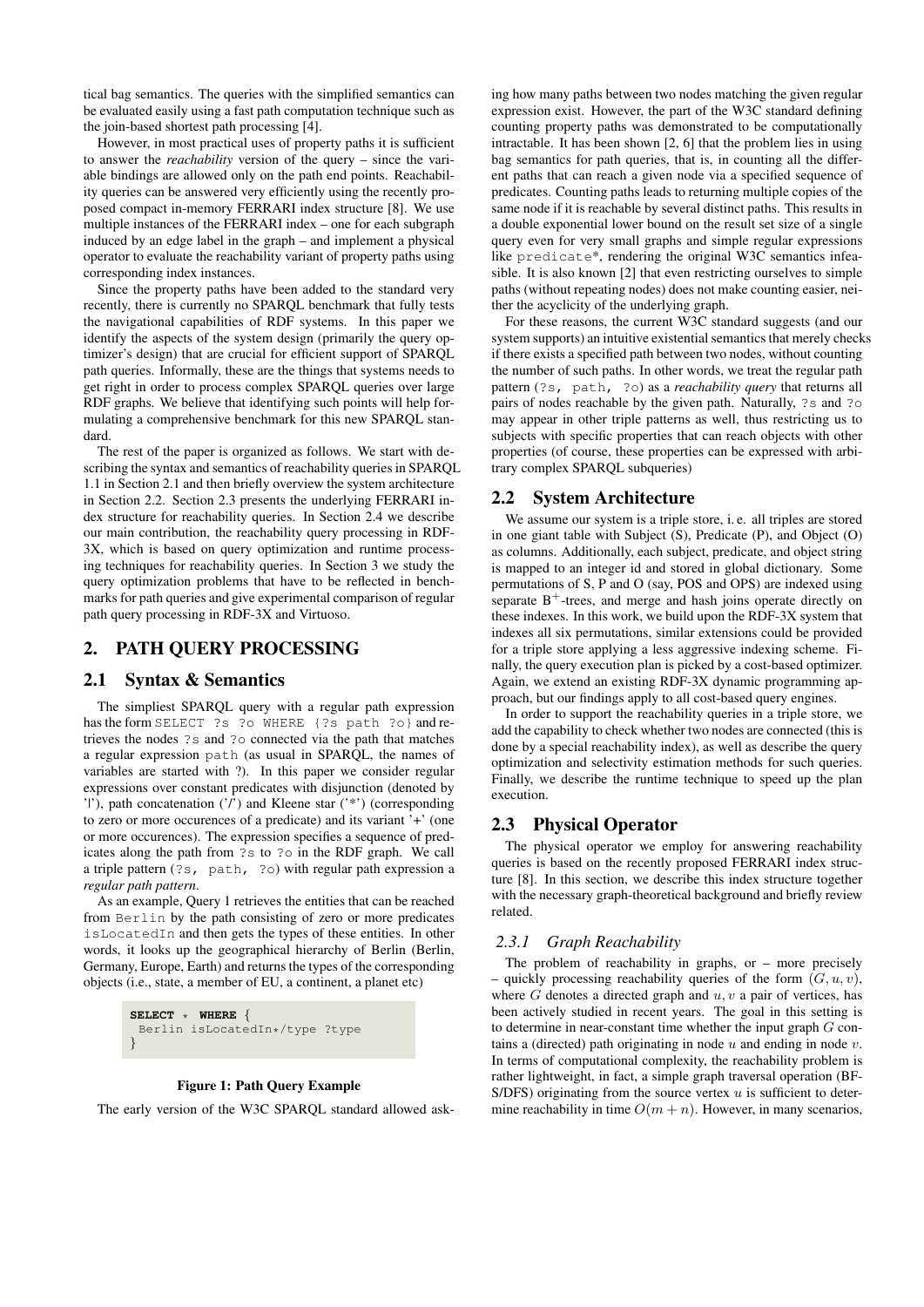especially for the case of web-scale graphs, query processing in sublinear time is desirable.

In some cases, a complete precomputation of the transitive closure of the graph is feasible. In this setting, for every node  $v \in V$  a directed edge is added to each other vertex  $w \in V$  that is reachable from  $v$  in the original graph via a path of arbitrary length. By storing the resulting graph in an ajdacency matrix representation, a single lookup is sufficient in order to answer a reachability query, thus enabling query processing in constant time. Given the worstcase time and space complexity of  $O(mn)$  to compute and  $O(n^2)$ to store the transitive closure can render this approach infeasible for many large graphs. Therefore, in order to achieve rapid query processing on these instances, so-called *reachability index structures* have been proposed in the past. In the next section we briefly review the basic approach of interval labeling for reachability indexing.

#### *2.3.2 Reachability Index Structures*

An important observation regarding the reachability relationship in directed graphs is, that vertices from the same strongly connected component are identical with respect to reachability. In other words, a pair of mutually reachable vertices can reach exactly the same set of other nodes in the graph. For this reason, all proposed reachability index structures operate on the acyclic (DAG) structure obtained after collapsing the maximal strongly components into supernodes, commonly referred to as *condensed graph*. Then, in order to answer reachability queries on the original graph, the query nodes are first mapped to their respecitve supernode. If the supernode (corresponding to a strongly connected component) is identical, the query can be immediately terminated with a positive answer. Otherwise, the index is probed to determine the reachability of the respective supernodes in the DAG structure.

The classical work of Agrawal et al. [1] can be regarded as the first reachability index structure. As a first step, the algorithm determines a spanning tree of the input graph and proceeds with a depth-first traversal in order to assign numeric postorder identifiers. More precisely, during the tree traversal every node is assigned an id in ascending order as soon as all the children of the node have received their respective id. This postorder identifier for a node  $v \in V$  is denoted by  $\pi(v) \in \{1, 2, \ldots, n\}$ . What makes postorder labeling interesting for reachability indexing is, that for each (complete) subtree  $T[v]$  of V, rooted at vertex an arbitrary vertex v, the postorder ids of the nodes contained in the subtree form a contiguous sequence of integers. Therefore, the set of vertices reachable from a node  $v$  in the tree  $T$  can be expressed by a single interval

$$
I_T(v) = \left[\min_{w \in T[v]} \pi(w), \pi(v)\right]
$$
 (1)

and a reachability query for the pair of nodes  $(v, w)$  on this tree can be answered in constant by time simply by determining wheter the postorder id of the target node is contained in the interval of the source node:

$$
v \sim w \quad \Longleftrightarrow \pi(w) \in I_T(v), \tag{2}
$$

where  $v \sim w$  denotes that w is reachable from v via a sequence of directed edges. In order to generalize this approach to general DAGs, Agrawal et al. propose to label each vertex  $v$  in the graph with a set of intervals,  $\mathcal{I}(v)$ , since a single interval is only sufficient to represent reachability in tree structures. Their algorithm works by first computing a spanning tree of the graph and assigning the tree intervals  $I_T(v)$  and initializing the interval sets as  $\mathcal{I}(v) = \{I_T(v)\}\$ . Then, vertices are visited in reverse topological order and for the currently considered vertex  $v$ , the interval

sets assigned to the children are *merged* into the interval set  $\mathcal{I}(v)$ , where subsumed intervals are discarded. Afterwards, reachability queries can be answered by checking whether the postorder id of the target node is contained in *one* of the intervals contained in the set assigned to the source node. The time complexity for query processing amounts to  $O(\log(n))$ , assuming that the intervals are maintained in sorted order in each set.

#### *2.3.3 The FERRARI Index Structure*

Since above interval representation can be regarded as a concise representation of the transitive closure of the graph, it shares the worst-case time complexity of construction and representation with the basic approach of complete precomputation. Therefore, in many settings this interval labeling approach can become infeasible. In order to maintain the benefits of the compact interval representation while overcoming the scalability problems of the original algorithm, the recently proposed FERRARI index structure [8] assigns a mixture of exact and approximate intervals to the nodes of the graph. The main idea of the algorithm is to restrict the total number of intervals that can be assigned to the nodes (local restriction) or overall to all nodes in the graph (global restriction). This restriction is generally specified by the user and offers a direct control over the query processing time vs. index size tradeoff. The basic principle of the index structure is to cover the intervals that would be assinged to the nodes with a smaller number of approximate and exact id ranges with the requirement that all reachable ids are covered and false positives are possible. More precisley, the algorithm repeatedly merges adjacent interval into one longer, approximate intervals (that contains as false positive entries the ids originally located in the gap between intervals). At query processing time, a query can terminated directly with (i) a positive answer if the target id is contained in an exact interval of the source node or (ii) a negative answer if the target id is located outside the intervals assigned to the source. If the id falls into an approximate id range, the FERRARI index structure employs a online search procedure (DFS with additional heuristics) in order to determine the actual reachability. In our setting, we employ the FERRARI index structure in order to precompute the reachability relationships for the subgraph induced by restricting the edges to a certain (RDF) property. By adaptively compressing the transitive closure using exact and approximate intervals the FERRARI index structure can also provide the set of ids of reachable nodes rather than just providing a boolean answer for a pair of query nodes. For this purpose, the algorithm performs a BFS traversal from the source node up to the point where all the expansion fringe consists of vertices labeled exclusively with exact intervals.

#### *2.3.4 Indexing RDF datasets*

The reachability index described above does not take into account different predicate labels. Therefore, for every distinct predicate in the RDF dataset, we create a separate index for the subgraph induced by edges with that predicate label. In order to reduce the overhead, we only consider predicates that label both incoming and outgoing edges from the same node, since these are the only predicates that can form paths in the graph. In reality, the YAGO2S dataset (100 million triples) contains 15 such predicates, the sizes of the corresponding induced subgraphs vary from few hundred nodes to 5 million nodes and the total indexing time amounts to roughly 90 seconds on an off-the-shelf laptop computer. The total size of all FERRARI indexes amounts to 210 MB, permitting to maintain them in main memory.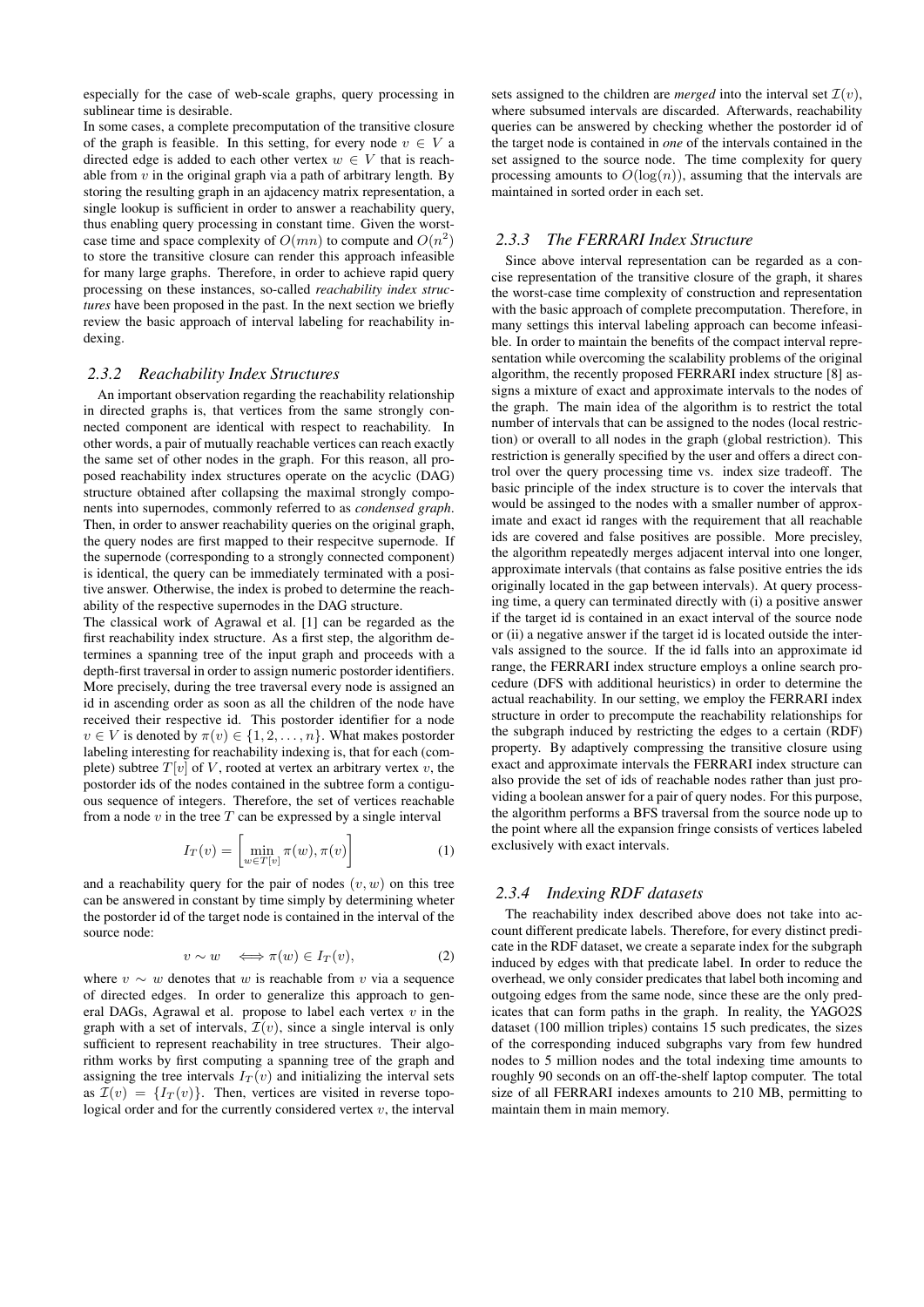## 2.4 Query Processing

#### *2.4.1 Query Graph and Logical Operators*

The initial step in getting an optimal query plan for the query is to transform it into a calculus representation (query graph) for further optimizations. Prior to introducing property paths, each SPARQL triple pattern would be translated into a node of the query graph, and edges would be formed by shared variables between different triple patterns. We now map new regular path triples onto query graph nodes and edges in the following way. First, if the regular expression on the path contains a sequence of steps (i. e., the path concatenation '/' is used), we replace such a triple pattern with a sequence of patterns, introducing temporary variables. This way, the pattern ?s isLocatedIn\*/type ?o expands into two patterns ?s isLocatedIn\* ?tmp . ?tmp type ?o, where the second pattern does not require any path processing. From now on, we can assume that every regular path expression simply requires matching a single predicate zero or more times (or one or more types for the '+' operator). Then, every such path triple pattern is expressing the reachability requirement on its subject and object, that is, the subject should reach the object via the given path. Such a requirement is encoded as a special *reachability edge* between all the patterns containing subject and object of the given path reachability triple.

```
SELECT ?city ?p ?type WHERE {
 ?city hasName "Berlin".
 ?city hasPopulation ?p.
 ?city isLocatedIn+/type ?type.
}
```
#### Figure 2: Query for geographical hierarchy and population of Berlin

For example, the Query 2 will have its second triple pattern rewritten into

?city isLocatedIn+ ?tmp. ?tmp type ?type

The corresponding query graph, depicted in Figure 3a, therefore has three nodes. The edge between  $P_1$  and  $P_2$  expresses the fact that these two patterns share the variable  $\partial c$ , while two reachability edges (depicted with \*-label) mean that there should exist a path between ?c defined in  $P_1$  and  $P_2$  and ?tmp in  $P_3$ .

Nodes and edges in the query graph correspond to logical operators in the query plan. As usual, nodes are mapped to scans over the entire database (or the corresponding index) with selections induced by literals. Edges are transformed into joins, such



Figure 3: Translating the query into the join tree

that regular edges become equi-joins and reachability edges turn into *reachability joins*. A reachability join  $\mathbb{M}_R$  (?s, ?o) is conceptually a join with the condition *?s reaches ?o* as a join predicate (as opposed to  $?s = ?o$  condition in an equi-join). For Query 2, the two reachability joins and an equi-join are given in Figure 3b. Out of them, the join tree in Figure 3c is constructed. Note that since the query graph is a clique, only two of the three potential joins are used. Indeed, the equi-join between  $P_1$  and  $P_2$  and the reachability join between their result and  $P_3$  guarantees that all three join conditions are satisfied.

There are two special cases of reachability joins:

- Either subject or object in the corresponding reachability triple pattern is constant (e.g., in triple Berlin locatedIn\* ?place). Then the reachability join  $\mathbb{A}_R$  (?s, ?o) turns into a reachability selection  $\sigma_R(const, ?o)$ .
- Either subject or object is unbound, i.e. does not occur in any other triple pattern. In this case  $\mathbb{N}_R$  becomes a reachability scan: for a bounded variable it looks up all the reachable nodes via the specified path.

#### *2.4.2 Query Optimization and Physical Operators*

After we interpreted the query graph in terms of table scans, projections and joins, we can run one of the classical join ordering algorithms to obtain the optimal query plan. In order to enable the cost-based query optimization, we need to extend the cost model to account for reachability joins and selections. More specifically, the optimizer has to estimate the result sizes (cardinalities) of reachability selections and reachability joins.

To estimate the cardinality of  $\sigma_R(const, ?o)$  recall that the FER-RARI index for the *const* element contains sequence of exact and approximate reachability intervals corresponding to the set of nodes reachable from a particular vertex. The intervals are approximate in the sense that all reachable nodes are covered (i. e., nodes outside the intervals are not reachable from const), while some nodes inside the approximate intervals can yield a false positive answer to the reachability query. In practice, we could observe that, for the YAGO2S dataset, the structure of the subgraphs induced by the individual predicates permits a labeling of exact intervals to all of the respective nodes with a modest size budget. Thus, it is not necessary to compress the interval labeling by introducing approximate intervals and therefore the intervals correspond exactly to the nodes reachable from const. The total size of these intervals therefore serves as a fast and accurate approximation for the cardinality of the  $\sigma_R (const, ?o)$  operator.

In order to estimate the cardinality of  $\mathbb{M}_R$  (?s, ?o), we precompute and materialize for every predicate the average number of nodes contained in the set of intervals of a vertex in the FERRARI index, i.e. the total size of intervals for all nodes divided by the number of nodes. This value provides a rough approximation of the number of nodes reachable from the fixed node ?s. Then, to estimate the result size of  $\mathbb{M}_R$  (?s, ?o) we multiply this number by the cardinality of the subplan yielding the ?s values (that is, by the expected number of start nodes).

Once the optimal logical plan has been found, the physical operators are constructed. In the pipeline model, the reachability join operator is implemented similarly to a hash join: in the build part, the more selective input subplan is executed, and then in the probe part the output of the second subplan is checked against the build part and FERRARI index, to find the nodes that are reachable from any of the nodes in the build part. The reachability scan and reachability filter simply probe the FERRARI index for every incoming node to filter those that satisfy reachability constraints.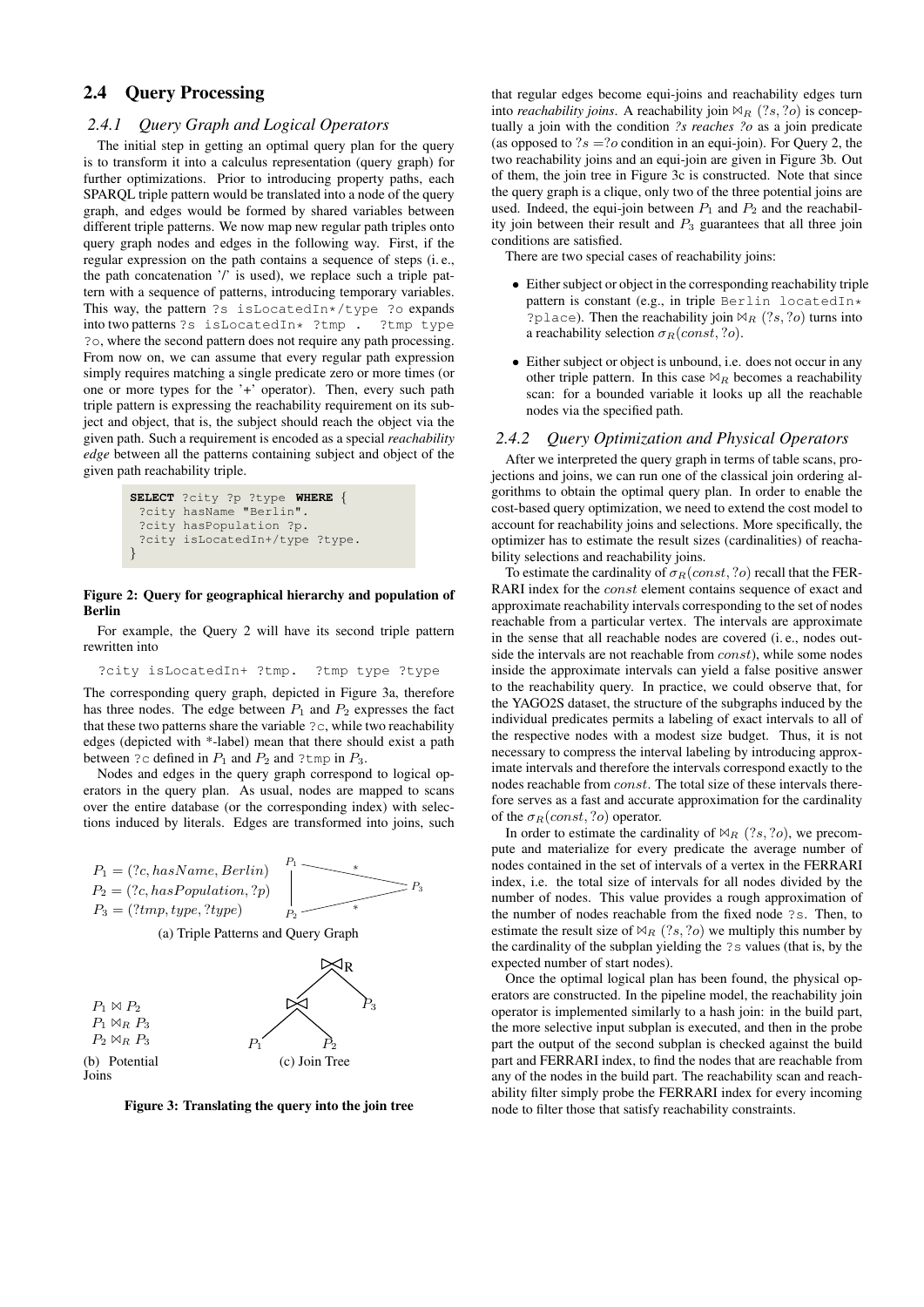

Figure 4: Sideways Information Passing

#### *2.4.3 Sideways Information Passing for Path Queries*

Even after the optimal query plan has beed identified by the system, its execution suffers from the fact that individual triple patterns may be surprisingly unselective, while their combinations (i. e., joins) rule out most of the scanned data. In order to deal with these phenomena, RDF-3X employs the Sideways Information Passing (SIP) mechanism [7]. The system keeps the information about significant gaps occured in scans and merges and about domains of hash joins. All this information is passed between different index scans via shared-memory variables.

Unlike merge joins and index scans, our reachability join operator does not keep the order of the input join variables values, so we can not identify potential gaps in its output and pass it to the next operators. However, we can still leverage the SIP mechanism to speed up the reachability join itself. Recall that the intervals of the FERRARI index contain all the reachable nodes for all the ?s values of the left side. By keeping these reachability intervals in the shared memory for the ?o variable of the right side, we can notify the right side about the potential gaps in the values of ?o. Intuitively, during the build time we identify for every ?s value the nodes that *can not* be reached from s, thus allowing to skip these values in the right side subplan execution.

Instead of keeping in the shared memory the intervals themselves, we encode these potentially reachable nodes in a Bloom filter. As the Bloom filter will be probed for absence of certain ranges of values, we use the range-preserving hash function of the form  $h(x) = ax \mod m$  [7]. We also keep the minimum and maximum values of potentially reachable nodes, since they can also guide the underlying index scans of the right side to skip some fractions of the data.

The SIP mechanism for the reachability join is illustrated in Figure 4. Suppose that the inputs to the reachability join are two index scans, and during the probe time we identify that the left scan yields the values 3 and 4. Then, by looking up the corresponding intervals in the reachability index, we figure that the potential domain for ?o variable has values 1, 8, 9. We encode these values in a Bloom filter, and now during the right scan we know that we can skip all values from 1 to 8, potentially also skipping several disk pages between these values.

As a concrete example, consider again Query 2 and its optimal plan in Figure 3c. The left side (build part) of the reachability join gets a very selective subplan (effectively, its one tuple lookup), whereas the right side (probe part) entails a very expensive index scan that touches a large portion of the database. The SIP mecha-

nism provides the right side the hints to skip the most part of the scanned data, thus significantly improving the performance: on a commodity laptop the running time has decreased from 2193 ms to just 75 ms. We describe the details of our experimental evaluation in the following Section 3.3.

## 3. EVALUATION

In this section we discuss the challenges inherent to SPARQL 1.1 path queries that the system needs to cope with in order to efficiently support complex queries over real-world data. These potential issues help identify interesting queries for benchmarking systems. We then compare our RDF-3X with path support against the open-source Virtuoso RDF store. We start our discussion with briefly describing the dataset in use and our experimental setup.

#### 3.1 Dataset and Experimental Setup

In our experiments we formulate queries against YAGO2S [5], a knowledge base harvested from Wikipedia. It contains around 100 million facts about 10 million entities and therefore represents a prime example of a large real world dataset.

We run the modified RDF-3X system on a dual-core laptop equipped with 4 GB of main memory using 64-bit Linux (2.6.35 kernel). The Virtuoso system is run on a server with two quad-core Intel Xeon CPUs (2.93GHz) and with 64GB of main memory using Redhat Enterprise Linux 5.4.

## 3.2 Choosing the queries

Here we discuss the technical problems that could prevent the system from finding the optimal plan for the reachability query in SPARQL. All these issues are related to the cardinality estimation, since it is at the core of any cost-based query optimizer. The discussion here is independent of our actual implementation, and may serve as a foundation for benchmark proposal. We provide small query examples to illustrate the issues, and also use these ideas in our test queries (see Appendix A).

#### *Choosing the right build part.*

Since the reachability join operator is quite similar to a hash join, it is important that the more selective subplan is used during the build phase. This requires the system to provide accurate cardinality estimations for both subplans (which in turn may be arbitrarily complex subqueries). Naturally, a good benchmark query should allow to influence the cardinality of subplans by proper choice of parameters, so that depending on the parameter one of the subplans is much more selective. Query 5 illustrates this idea. If  $X$  is set to be Host\_cities\_of\_the\_Summer\_Olympic\_Games and Y is yagoGeoEntity (a general type describing any geographical entity), then clearly the first pattern has to serve as a build part. On the other hand,  $X = yaqoGeometricity$  and  $Y =$  Continent reverse the situation.

| SELECT $\star$ WHERE $\{$ |                             |  |
|---------------------------|-----------------------------|--|
|                           | ?entityl type %X%.          |  |
|                           | ?entityl linksTo* ?entity2. |  |
|                           | ?entity2 type %Y%.          |  |
|                           |                             |  |

Figure 5: Build Part Selection

The linksTo property is used in YAGO to represent the links between Wikipedia pages corresponding to the entities.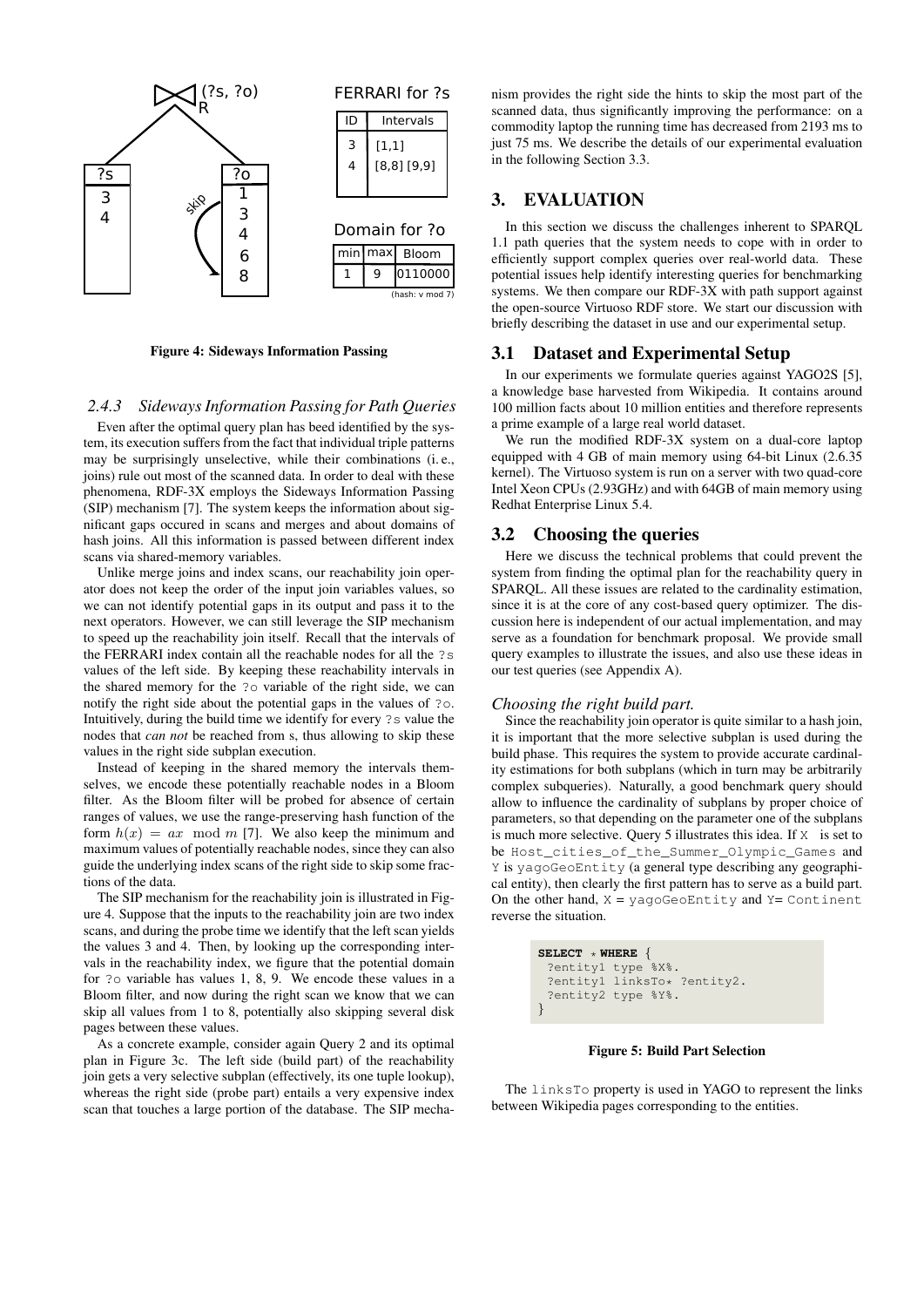#### *Comparing cardinalities of different property paths.*

Another situation in which it is important to accurately etimate cardinalities occurs when a query contains several reachability triple patterns, and the optimizer needs to order them. The naive heuristics that the triple pattern with a constant in it is more selective, does not always work here. Consider Query 6, where the pattern with  $i$  sMarriedTo\* is more selective than the pattern with isLocatedIn\*, since YAGO contains way fewer entities with the isMarriedTo predicate than entities located in the United States. The optimal plan would, therefore, start with the reachability scan on isMarriedTo $*$  joined with the owns triple, and finally filter the entities situated in the US.

```
SELECT * WHERE {
 ?person isMarriedTo* ?spouse.
 ?spouse owns ?entity.
 ?entity isLocatedIn* United_States.
}
```
Figure 6: Two Reachability Triple Patterns

#### *Cardinality of property path vs index scan .*

Although the path queries typically touch a significant fraction of data (as in the previous example), sometimes they can actually be very selective. This calls for a very accurate cardinality estimation of property path triples. As an example, Query 7 entails the join between an index scan on the type predicate, and a reachability scan on the hasAcademicAdvisor predicate. Since very few triples in YAGO are incident with latter predicate, the reachability scan has much smaller cardinality than the index scan. The optimal plan would therefore start building the hash table from the reachability scan output, and then probe the index scan.

```
SELECT * WHERE {
 ?person hasAcademicAdvisor* ?scientist.
 ?scientist type ?t
```


### 3.3 Experimental Evaluation

In this section we briefly report on the experimental comparison between RDF-3X (with FERRARI) and Virtuoso. The table below reports the warm cache results of seven queries against YAGO2S. As we see, our approach outperforms Virtuoso by large margine, providing the runtime that is 3-5 times faster than the competitor's. Virtuoso could not execute the last query, the query execution proccess has reported "out of memory" exception. Note also that the Virtuoso instance has allocated 20 Gb of main memory, whereas RDF-3X used less around 1 Gb of main memory for query execution.

The full text of all queries can be found in Appendix A.

|          | O <sub>2</sub> | O <sub>3</sub> | $\Omega$ 4 | O <sub>5</sub> | O <sub>6</sub> |
|----------|----------------|----------------|------------|----------------|----------------|
| $RDF-3x$ |                |                |            | 350            |                |
| Virtuoso |                |                | 418        | 946            |                |

#### Table 1: Running times, ms

## 4. CONCLUSIONS

Efficient querying and processing of graph structured data remains a challenging problem with manifold application scenarios in contemporary systems. The RDF data representation with its schema-less approach has found widespread use, stirred by its origins in the Semantic Web community. While recent research addresses a multitude of problems in querying and storing RDF data, providing more expressive querying mechanisms can be regarded as one of the most promising directions. To this end, in this paper we have presented the first steps towards extending existing RDF query processing systems to solve a subset of the newly introduced Property Path standard for SPARQL 1.1. More precisely, we have integrated the recently proposed graph reachability index, FERRARI, into the state-of-the-art RDF processor, RDF-3X. Multiple instances of the reachability index, one for each relevant property of the underlying RDF graph are used to efficiently process the subset of new SPARQL 1.1 Property Path queries that are arguably most relevant in practical use. Our experimental evaluation over the well-known RDF knowledge base, YAGO2, underpins that our combination of a reachability index as physical operator together with the RDF-3X engine improve the previous approaches for query processing over this kind of queries by a large margin. Finally we describe the query optimization challenges and propose a set of benchmark queries that reflect these challenges with the goal of enabling an insightful comparison of more expressive RDF processing engines that will be proposed in the future.

#### References

- [1] R. Agrawal, A. Borgida, and H. V. Jagadish. Efficient Management of Transitive Relationships in Large Data and Knowledge Bases. In *SIGMOD'89*, pages 253–262. ACM, 1989.
- [2] M. Arenas, S. Conca, and J. Pérez. Counting beyond a yottabyte, or how sparql 1.1 property paths will prevent adoption of the standard. In *WWW'12*, pages 629–638, New York, NY, USA, 2012. ACM.
- [3] M. Arenas, C. Gutierrez, D. P. Miranker, J. Pérez, and J. F. Sequeda. Querying semantic data on the web? *SIGMOD Rec.*, 41(4):6–17, Jan. 2013.
- [4] A. Gubichev and T. Neumann. Path query processing on very large rdf graphs. In *WebDB*, 2011.
- [5] J. Hoffart, F. M. Suchanek, K. Berberich, and G. Weikum. YAGO2: A Spatially and Temporally Enhanced Knowledge Base from Wikipedia. *Artificial Intelligence*, 2013.
- [6] K. Losemann and W. Martens. The complexity of evaluating path expressions in sparql. In *PODS'12*, pages 101–112, New York, NY, USA, 2012. ACM.
- [7] T. Neumann and G. Weikum. Scalable join processing on very large rdf graphs. In *SIGMOD'09*, pages 627–640, New York, NY, USA, 2009. ACM.
- [8] S. Seufert, A. Anand, S. J. Bedathur, and G. Weikum. FER-RARI: Flexible and Efficient Reachability Range Assignment for Graph Indexing. In *ICDE'2013*. IEEE, 2013.